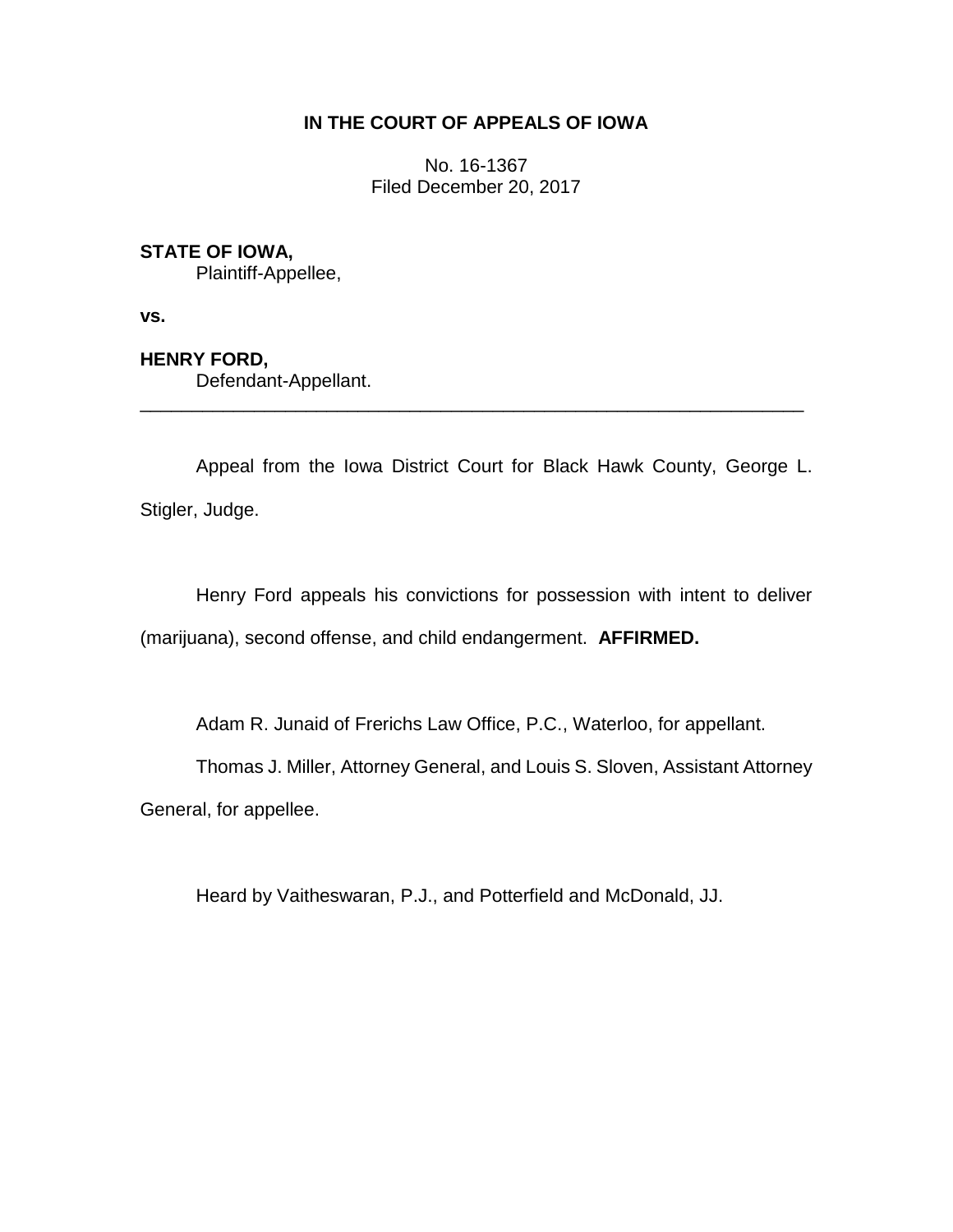#### **VAITHESWARAN, Presiding Judge.**

Henry Ford appeals his convictions for possession with intent to deliver (marijuana), second offense, and child endangerment. He contends a search of a vehicle exceeded the scope of a warrant.

## *I. Background Facts and Proceedings*

An investigator with the Tri-County Drug Enforcement Task Force applied for a warrant to search Ford's home, garage, and three vehicles for various items including "[m]arijuana or any other illegal narcotics" and "monies and other proceeds deemed to have come from the sale of [m]arijuana or any other illegal narcotics." One of the vehicles was a 1957 Buick. A magistrate found probable cause to issue the warrant based on facts contained in an addendum.

Law enforcement officers executed the warrant. They discovered marijuana in the house, marijuana residue in the garage, and wads of cash totaling \$7112 in Ford's pockets. They seized the three vehicles and towed them to an impound lot.

The State charged Ford with (1) possession of a controlled substance (marijuana) with intent to deliver within 1000 feet of a public park and (2) child endangerment. *See* Iowa Code §§ 124.401(1)(d), 124.401A, and 726.6 (2015). The first count was later amended to charge Ford as a second offender and a habitual offender.

In time, the law enforcement investigator went to the impound lot with Ford to retrieve a set of keys the district court had ordered returned to him. Before turning over the keys to Ford, the investigator tried them on the trunk of the Buick.

2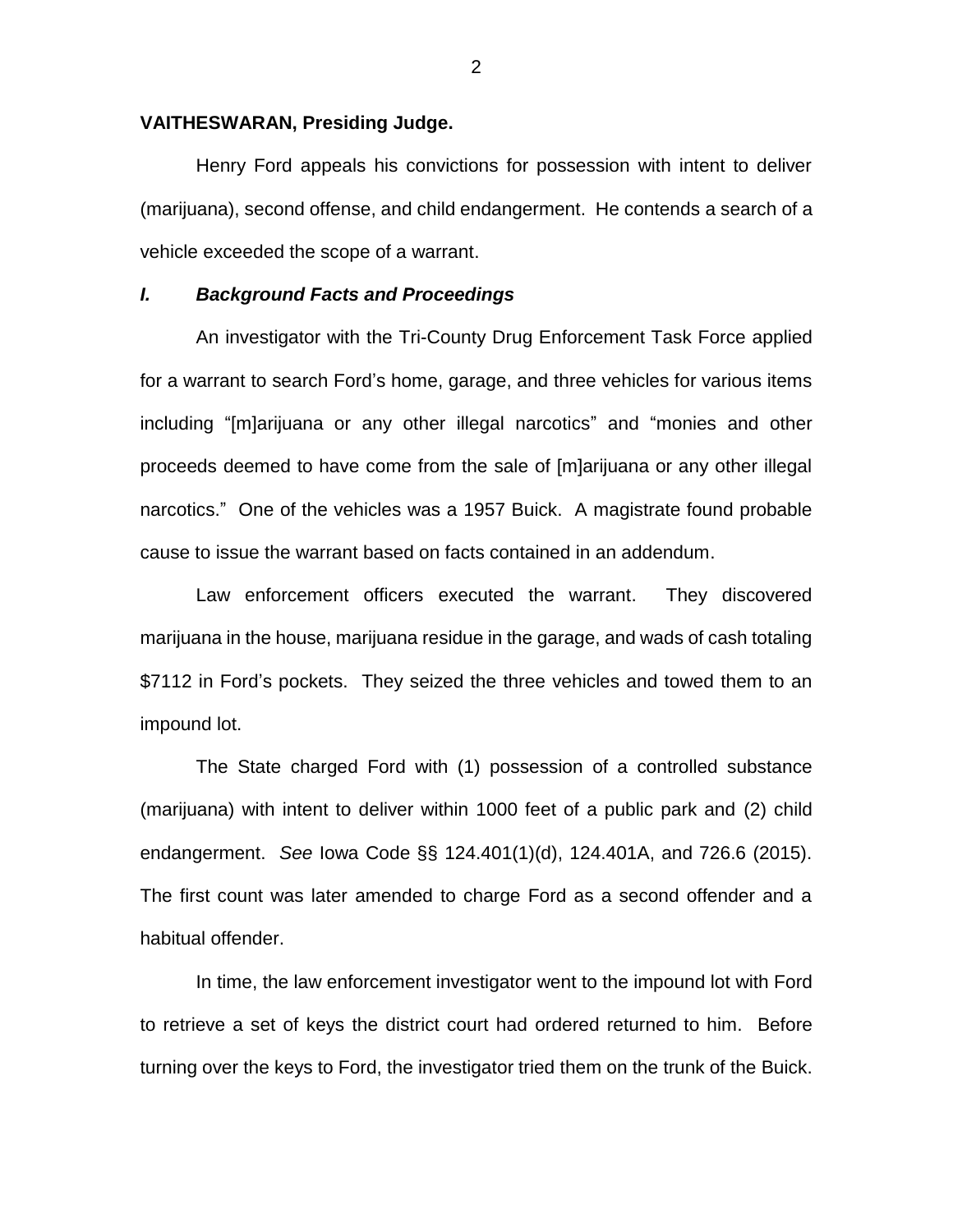One of the keys unlocked the trunk. The officer noticed "a strong odor of marijuana emitting from inside" and, on further investigation, discovered a brick of marijuana.

 Ford moved to suppress this evidence. He asserted in part that the seizure of the Buick exceeded the scope of the warrant, "which authorized only a search" of the Buick. Following an evidentiary hearing, the district court denied the motion. The court reasoned as follows:

Within the contents of the affidavit, the confidential informant indicated that defendant may be using proceeds of drug trafficking to purchase classic luxury vehicles. The affiant stated in the affidavit that drug traffickers will sometimes conceal their proceeds by purchasing such items. The search warrant permitted the officers to seize the proceeds of drug trafficking. The face of the affidavit permits a reasonable conclusion that the vehicle seized constituted proceeds of drug trafficking.

Ford waived his right to a jury trial and agreed to be tried on the minutes of testimony. The district court found him guilty on both counts and imposed sentence. Ford appealed.

## *II. Analysis*

Ford concedes the search warrant was supported by probable cause. *See* U.S. Const. amend. IV ("[N]o Warrants shall issue, but upon probable cause, supported by Oath or affirmation, and particularly describing the place to be search, and the persons or things to be seized."); Iowa Const. art. 1 § 8 ("[N]o warrant shall issue but on probable cause, supported by oath or affirmation, particularly describing the place to be searched, and the persons and things to be seized."). He also concedes the validity of attachments referenced in the warrant application and the manner in which they accompanied the warrant. *See United States v. Johnson*, 541 F.2d 1311, 1315 (8th Cir. 1976) ("[W]here the affidavit is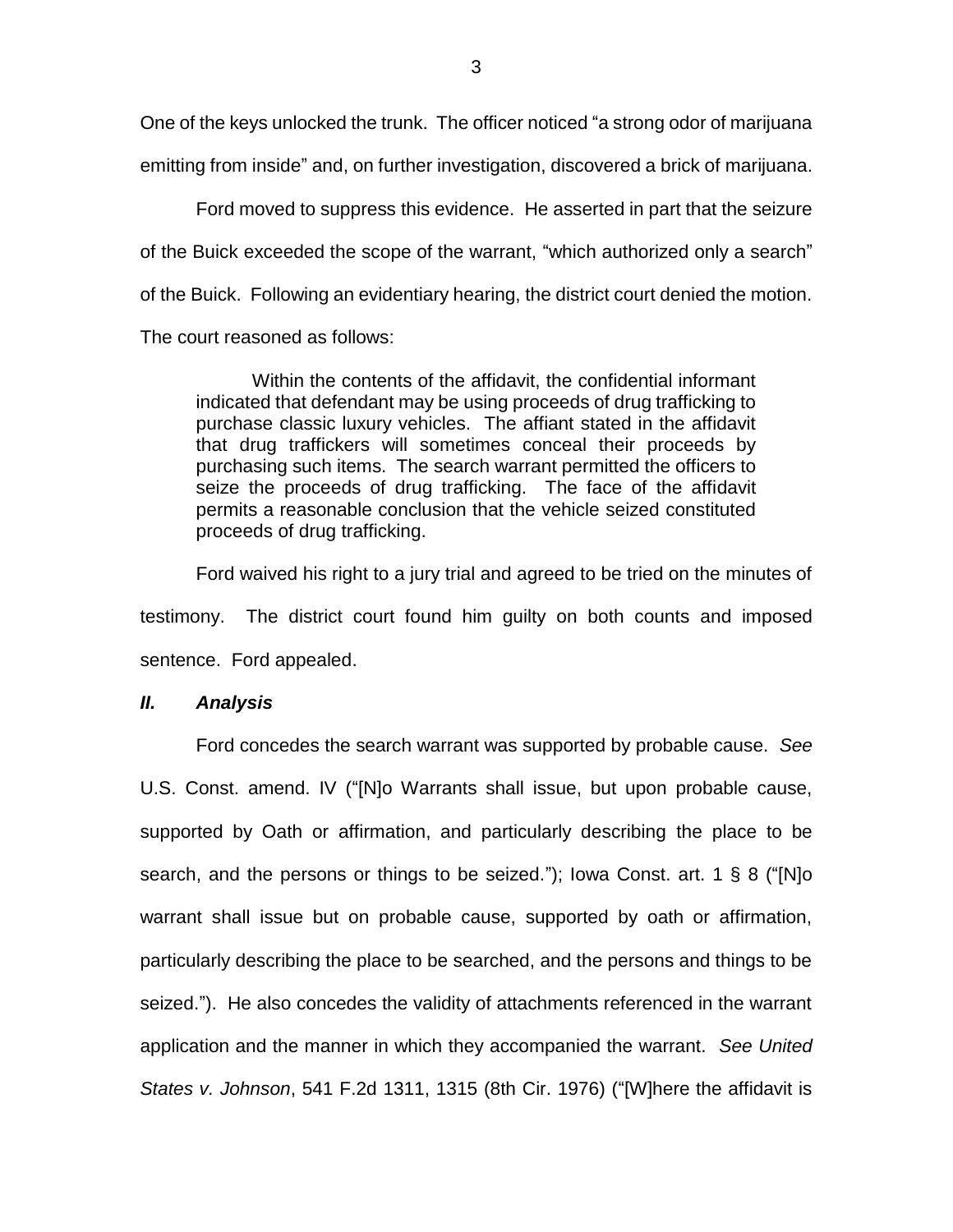incorporated into the warrant, it has been held that the warrant may properly be construed with reference to the affidavit for purposes of sustaining the particularity of the premises to be searched, provided that a) the affidavit accompanies the warrant, and b) the warrant uses suitable words of reference which incorporate the affidavit therein."). He argues "the warrant did not authorize seizure of the 1957 Buick because the car was not particularly identified in the detailed list of items to be seized." In his view, the Buick "was listed on the warrant as a place to be searched, but it was not listed as a thing to be seized," and because "[t]he vehicle in question was already precisely known and listed in the warrant application, along with all evidence purportedly linking it to proceeds," it was "not an appropriate item to be included in a catch-all term such as proceeds." His argument implicates the constitutional particularity requirement.

"Both the Iowa and United States Constitutions, as well as the Iowa Code, require that the warrant and affidavits particularly describe what is to be searched and what is to be seized." *State v. Randle*, 555 N.W.2d 666, 671 (Iowa 1996); *see also* Iowa Code § 808.3. "This is not to mean that a hypertechnical, perfectly accurate description must be provided, rather, that the descriptions in the warrant and affidavits be 'sufficiently definite to enable the searcher to identify the persons, places or things the magistrate has previously determined should be searched or seized.'" *State v. Thomas*, 540 N.W.2d 658, 662 (Iowa 1995) (quoting *People v. Nieves*, 330 N.E.2d 26, 31 (N.Y. 1975)).

4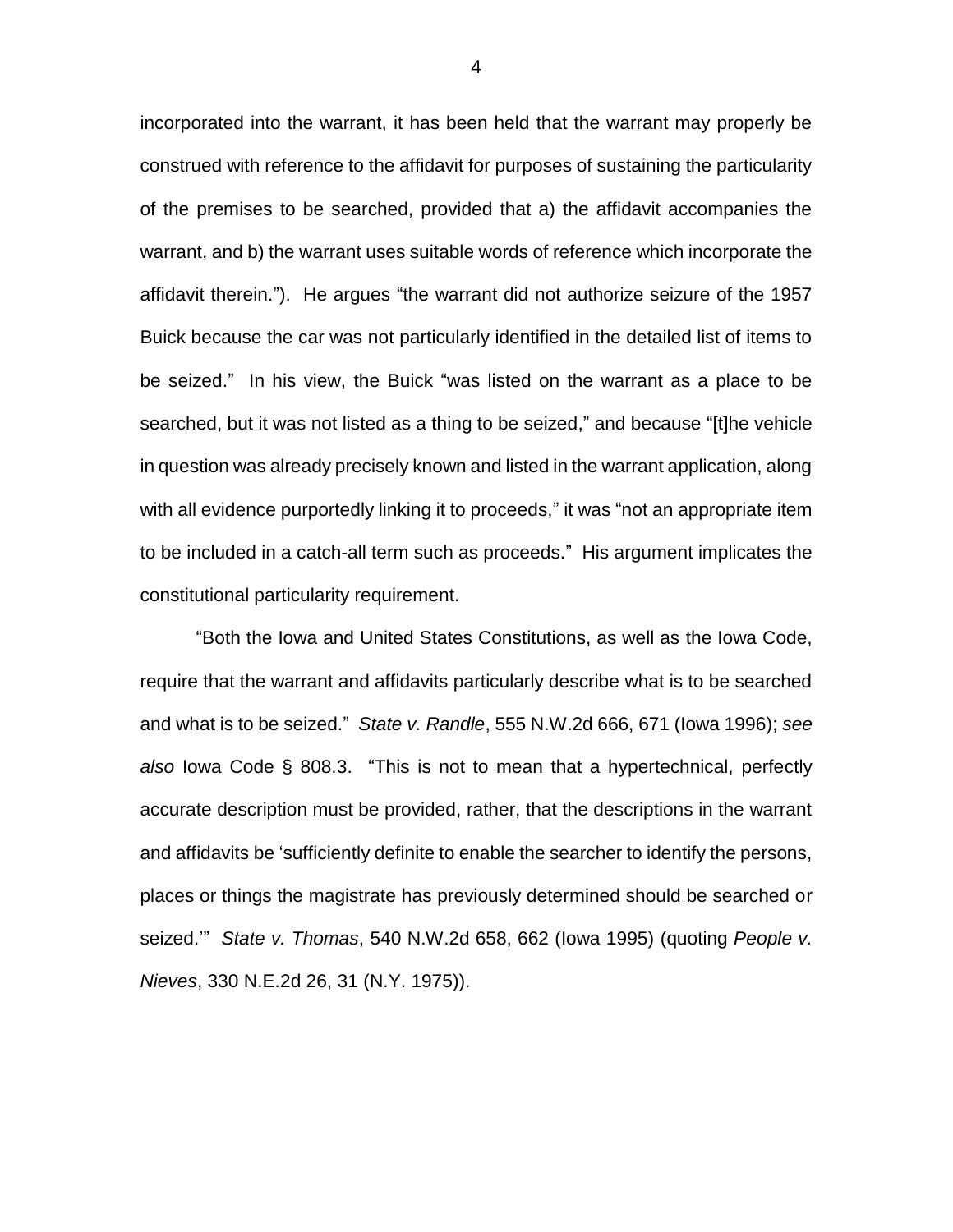The warrant application described the property "subject to a search warrant" as including "monies and other proceeds deemed to have come from the sale of marijuana or any other illegal narcotics." The warrant application stated the property was "[l]ocated at or in" the Buick, identified by model year, state of registration, plate number and VIN number. *See State v. Leto*, 305 N.W.2d 482, 488 (Iowa 1981) (finding warrant sufficiently particular where the vehicles to be seized were identified by their VIN numbers). A confidential informant, determined to have provided accurate information in the past, told a law enforcement officer that the vehicle "was likely purchased with drug proceeds." The officer confirmed Ford's ownership of the vehicle. His training and experience led him to opine that individuals "involved in the distribution of narcotics will often utilize multiple vehicles to conduct their illegal business." He also opined that "vehicles are a common asset purchased by drug traffickers who are in possession of large amounts of money," and vehicles "are also seen as an asset to 'show off' and may boost one's status among associates." *See State v. Godbersen*, 493 N.W.2d 852, 856 (Iowa 1992) ("An officer's expert opinion is an important factor to be considered by the judge reviewing a warrant application."). The final page of the addendum sought the issuance of a warrant for several locations, including the Buick, "in search of" several items including "marijuana or any other illegal narcotics" and "monies and other proceeds deemed to have come from the sale of marijuana or any other illegal narcotics." The search warrant adopted this language and identified the Buick as it was identified in the application.

The specificity of the vehicle description, the reference to seizure of drug proceeds, and the attestations of a nexus between the vehicle and drug proceeds